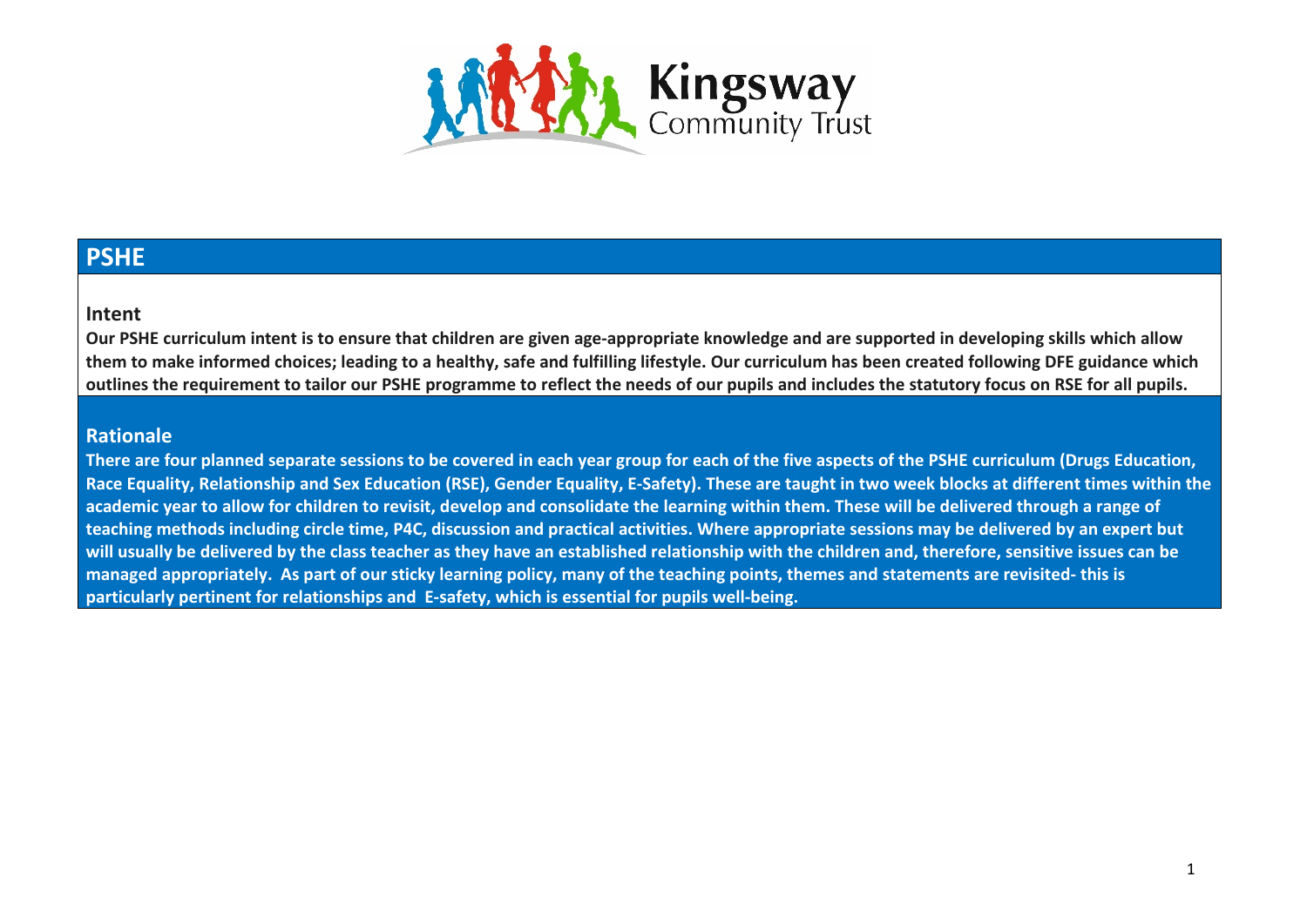

## **P.S.H.E Curriculum**

|                | Page |
|----------------|------|
| <b>Nursery</b> | 3    |
| Reception      | 5    |
| Year 1         | 7    |
| Year 2         | 8    |
| Year 3         | 11   |
| Year 4         | 13   |
| Year 5         | 15   |
| Year 6         | 17   |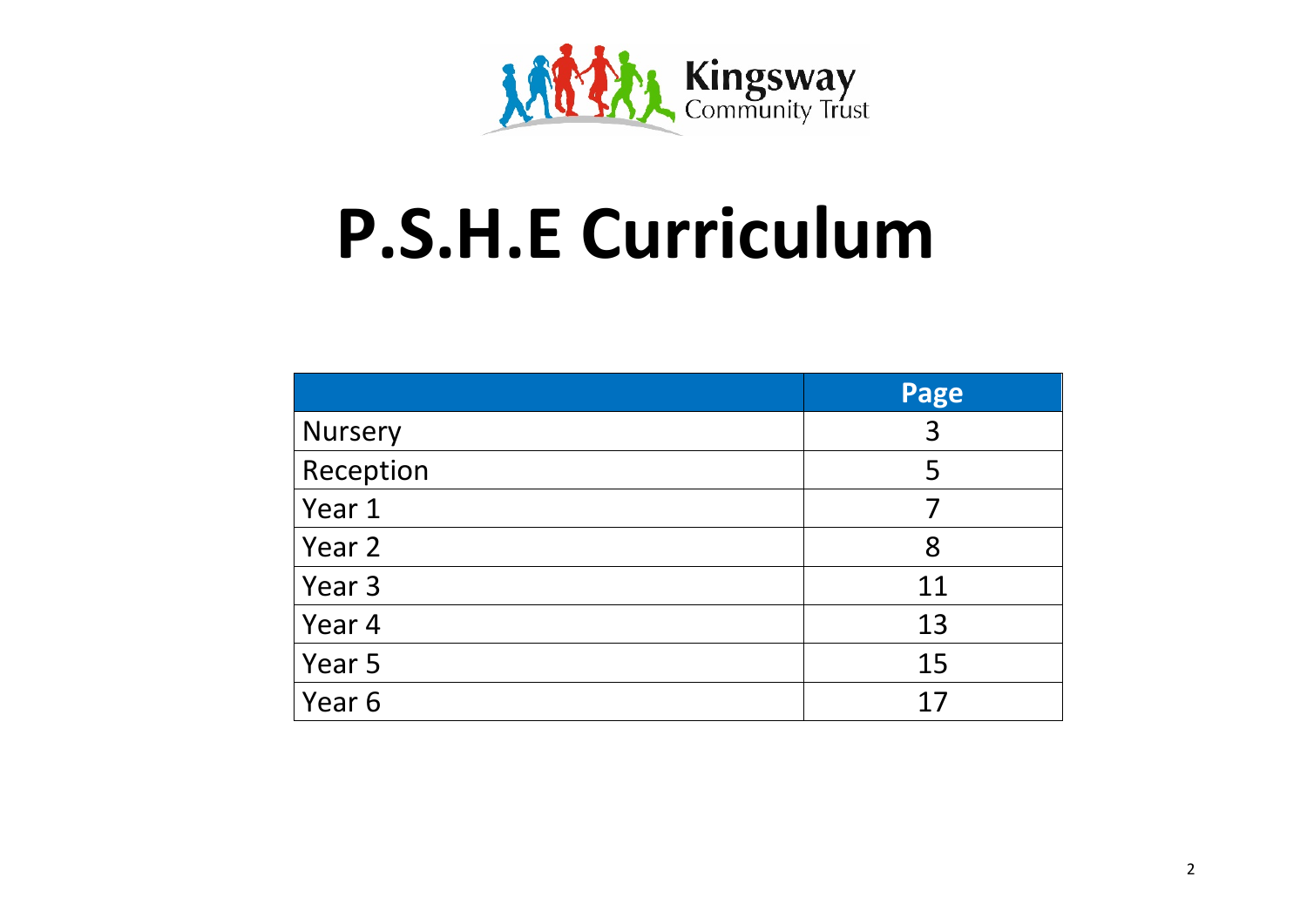| <b>Drugs Education</b>                                                                                                                                                                                                                               |                                                                                                                                         |                                                                                                                                                                                                                                    |
|------------------------------------------------------------------------------------------------------------------------------------------------------------------------------------------------------------------------------------------------------|-----------------------------------------------------------------------------------------------------------------------------------------|------------------------------------------------------------------------------------------------------------------------------------------------------------------------------------------------------------------------------------|
| Knowledge                                                                                                                                                                                                                                            | <b>Skills taught in units</b>                                                                                                           | <b>Vocabulary</b>                                                                                                                                                                                                                  |
| I know simple rules for the correct use of everyday<br>substances.<br>I know that some things we put into our bodies<br>are good for us and some are not.<br>I know about the safe keeping of everyday<br>substances and basic rules for recognising | I can ask adults for help to keep me healthy and safe.<br>I can make good choices to keep me healthy and safe.                          | Safe<br>Sensible<br>Help<br>Healthy                                                                                                                                                                                                |
| substances or objects that are not safe to touch.                                                                                                                                                                                                    |                                                                                                                                         |                                                                                                                                                                                                                                    |
| <b>Relationships and Sex Education (RSE)</b>                                                                                                                                                                                                         |                                                                                                                                         |                                                                                                                                                                                                                                    |
| Knowledge                                                                                                                                                                                                                                            | <b>Skills taught in units</b>                                                                                                           | Vocabulary                                                                                                                                                                                                                         |
| I know who I am and how I fit into a group.<br>I know that I have a choice and can say "no" when<br>others are making them feel unhappy or<br>uncomfortable.                                                                                         | I can manage my own emotions with support from<br>others.<br>I can develop my emotional well being                                      | belonging/belong<br>feelings<br>upset<br>angry/ cross<br>disappointed<br>breath/breathing                                                                                                                                          |
| <b>Gender Equality</b>                                                                                                                                                                                                                               |                                                                                                                                         |                                                                                                                                                                                                                                    |
| Knowledge                                                                                                                                                                                                                                            | <b>Skills taught in units</b>                                                                                                           | <b>Vocabulary</b>                                                                                                                                                                                                                  |
| I know some of the things that make me unique<br>I know not everyone likes the same as me and<br>that is ok.                                                                                                                                         | I can compare what I like to family and friends.<br>I can talk to other people about what I want, need and<br>my interests and opinions | Unique<br>special<br>interest<br>favourite<br>$\ldots$ because $\ldots$ .<br>vocab to describe clothing (warm, snuggly,<br>comfortable, soft)<br>vocab to describe characters (friendly, kind, caring)<br>similarities/differences |
| <b>E-safety</b>                                                                                                                                                                                                                                      |                                                                                                                                         |                                                                                                                                                                                                                                    |
| Knowledge                                                                                                                                                                                                                                            | <b>Skills taught in units</b>                                                                                                           | <b>Vocabulary</b>                                                                                                                                                                                                                  |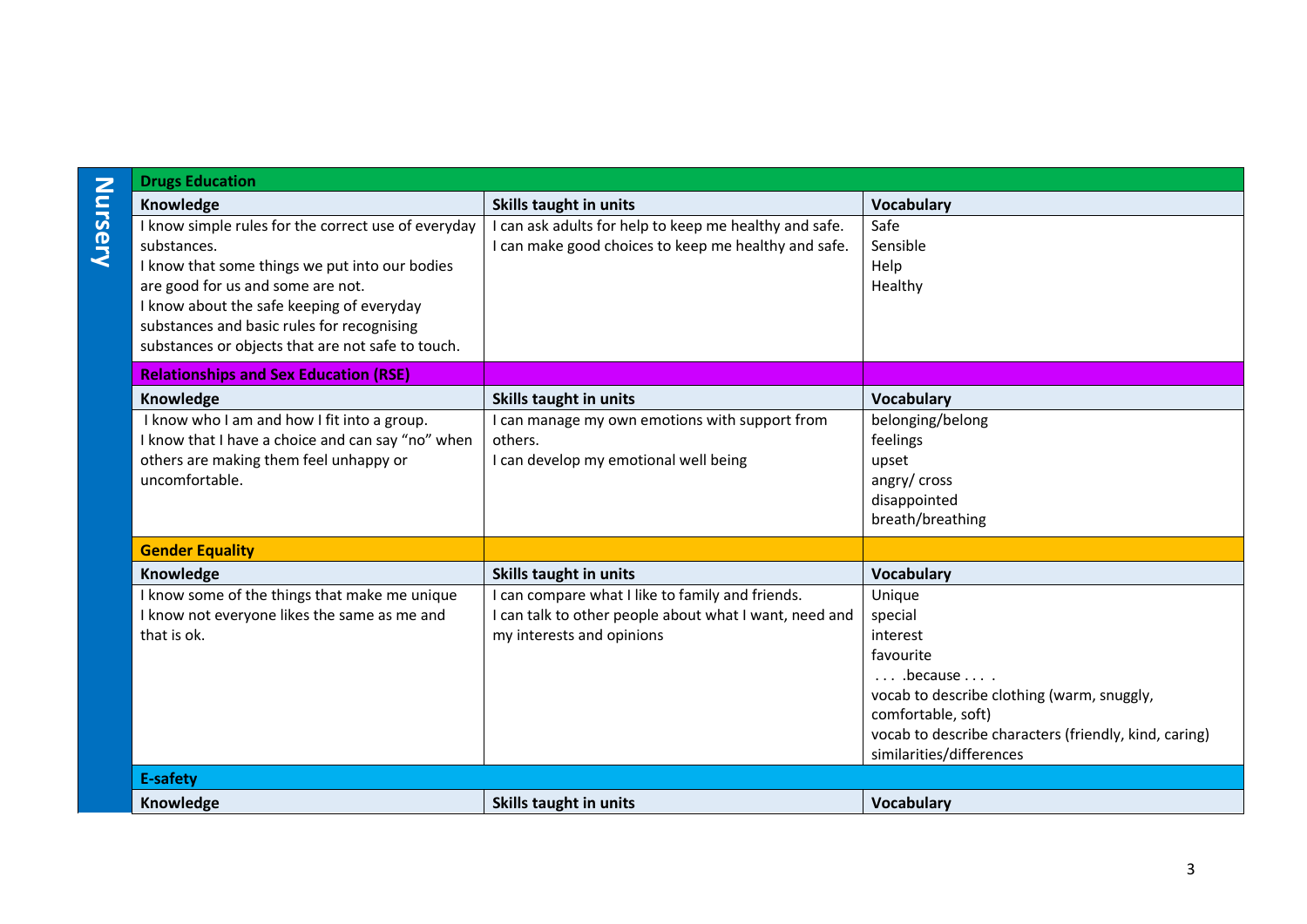| I know there are different kinds of technologies I<br>can play with<br>I know who I can talk to if things go wrong<br>I know what to do if I'm worried or if someone is | can make healthy choices and play with different<br>toys | technology tablet<br>iPad computer<br>deleted Internet<br>sensible choice kind/unkind help |
|-------------------------------------------------------------------------------------------------------------------------------------------------------------------------|----------------------------------------------------------|--------------------------------------------------------------------------------------------|
| being unkind                                                                                                                                                            |                                                          |                                                                                            |
| <b>Race Equality</b>                                                                                                                                                    |                                                          |                                                                                            |
|                                                                                                                                                                         |                                                          |                                                                                            |
| Knowledge                                                                                                                                                               | Skills taught in units                                   | <b>Vocabulary</b>                                                                          |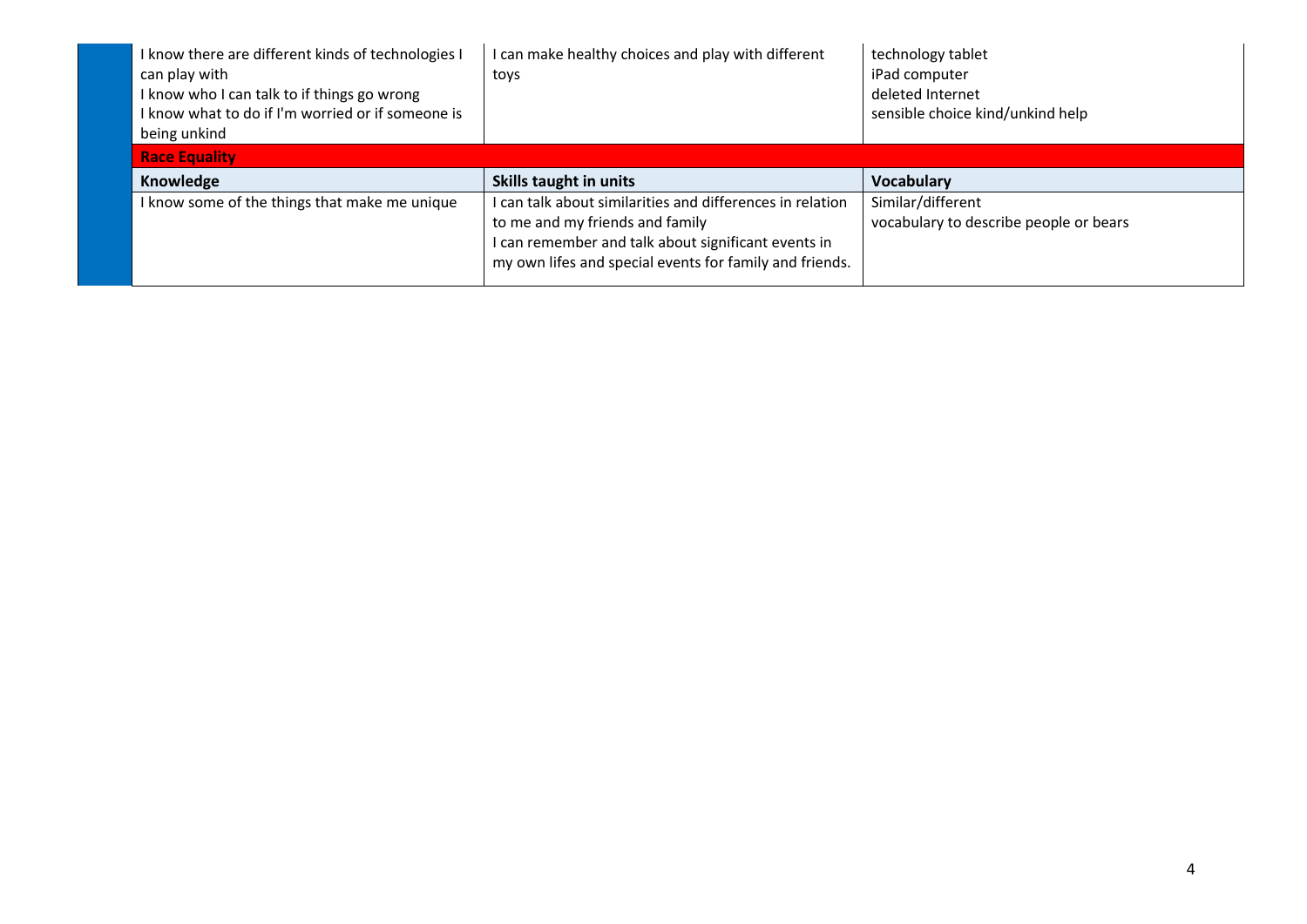|                  | <b>Drugs Education</b>                                                                                                                                                                                                                                                                                    |                                                                                                                                                                                                                      |                                                                                                              |  |
|------------------|-----------------------------------------------------------------------------------------------------------------------------------------------------------------------------------------------------------------------------------------------------------------------------------------------------------|----------------------------------------------------------------------------------------------------------------------------------------------------------------------------------------------------------------------|--------------------------------------------------------------------------------------------------------------|--|
|                  | Knowledge                                                                                                                                                                                                                                                                                                 | <b>Skills taught in units</b>                                                                                                                                                                                        | Vocabulary                                                                                                   |  |
| <b>Reception</b> | I know simple rules for the correct use of everyday<br>substances.<br>I know that some things we put into our bodies are<br>good for us and some are not.<br>I know about the safe keeping of everyday<br>substances and basic rules for recognising<br>substances or objects that are not safe to touch. | I can ask adults for help to keep me healthy and safe.<br>I can make good choices to keep me healthy and safe.                                                                                                       | Safe<br>Sensible<br>Help<br>Healthy                                                                          |  |
|                  | <b>Relationships and Sex Education (RSE)</b>                                                                                                                                                                                                                                                              |                                                                                                                                                                                                                      |                                                                                                              |  |
|                  | Knowledge                                                                                                                                                                                                                                                                                                 | <b>Skills taught in units</b>                                                                                                                                                                                        | Vocabulary                                                                                                   |  |
|                  | I know that they have a choice and can say "no"<br>when others are making them feel unhappy or<br>uncomfortable.<br>I know who I am and how I fit into a group.                                                                                                                                           | I can develop my emotional well being.<br>I can manage my own emotions with support from<br>others.<br>I can feel good about myself.<br>can develop respect for others' bodies.<br>can name and point to body parts. | worry/worries<br>breathing<br>mindfulness<br>problems<br>uncomfortable                                       |  |
|                  | <b>Gender Equality</b>                                                                                                                                                                                                                                                                                    |                                                                                                                                                                                                                      |                                                                                                              |  |
|                  | Knowledge                                                                                                                                                                                                                                                                                                 | <b>Skills taught in units</b>                                                                                                                                                                                        | Vocabulary                                                                                                   |  |
|                  | I Know some of the things that make me unique.<br>I know that other children don't always enjoy the<br>same things as me and that is ok.                                                                                                                                                                  | I can talk about some of the similarities and<br>differences between me and my family and friends<br>I can confidently speak to others about my own wants,<br>needs, interests and opinions.                         | male/female<br>Similarities/differences<br>jobs                                                              |  |
|                  | e-safety                                                                                                                                                                                                                                                                                                  |                                                                                                                                                                                                                      |                                                                                                              |  |
|                  | Knowledge                                                                                                                                                                                                                                                                                                 | <b>Skills taught in units</b>                                                                                                                                                                                        | Vocabulary                                                                                                   |  |
|                  | I know there are different kinds of technologies I<br>can play with<br>I know who I can talk to if things go wrong<br>I know what to do if I'm worried or if someone is<br>being unkind                                                                                                                   | I can make healthy choices and play with different toys                                                                                                                                                              | technology<br>tablet<br>iPad<br>computer<br>deleted<br>Internet<br>sensible<br>choice<br>kind/unkind<br>help |  |
|                  | <b>Race Equality</b>                                                                                                                                                                                                                                                                                      |                                                                                                                                                                                                                      |                                                                                                              |  |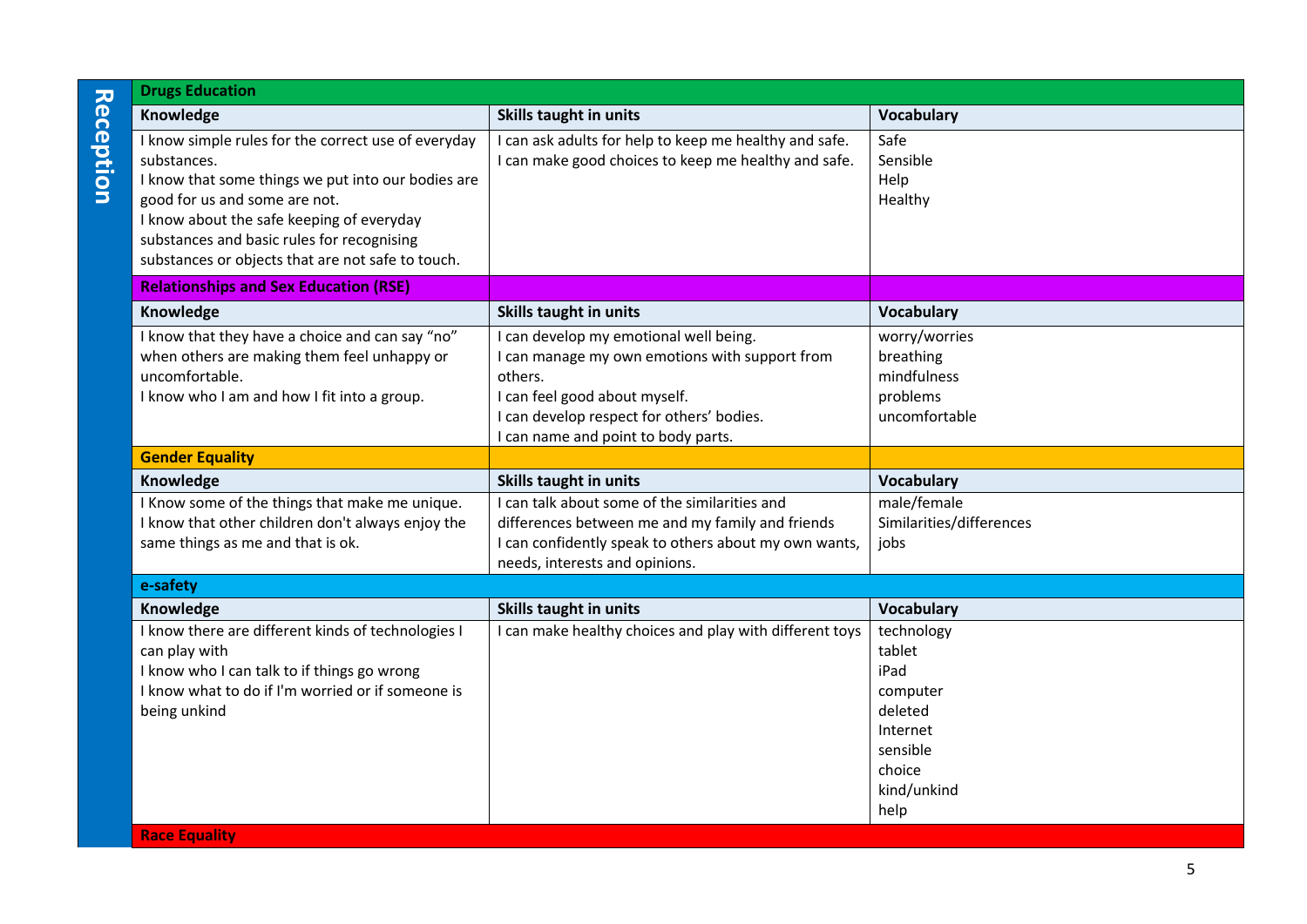| Knowledge                                         | Skills taught in units                                  | <b>Vocabulary</b>        |
|---------------------------------------------------|---------------------------------------------------------|--------------------------|
| I know that other children don't always enjoy the | I can talk about past and present events in my own life | similarities/differences |
| same things as me and that is OK                  | and in the lives of family members                      | treat                    |
| I know about similarities and differences between |                                                         |                          |
| myself and others, and among families,            |                                                         |                          |
| communities and traditions. (People and           |                                                         |                          |
| communities ELG)                                  |                                                         |                          |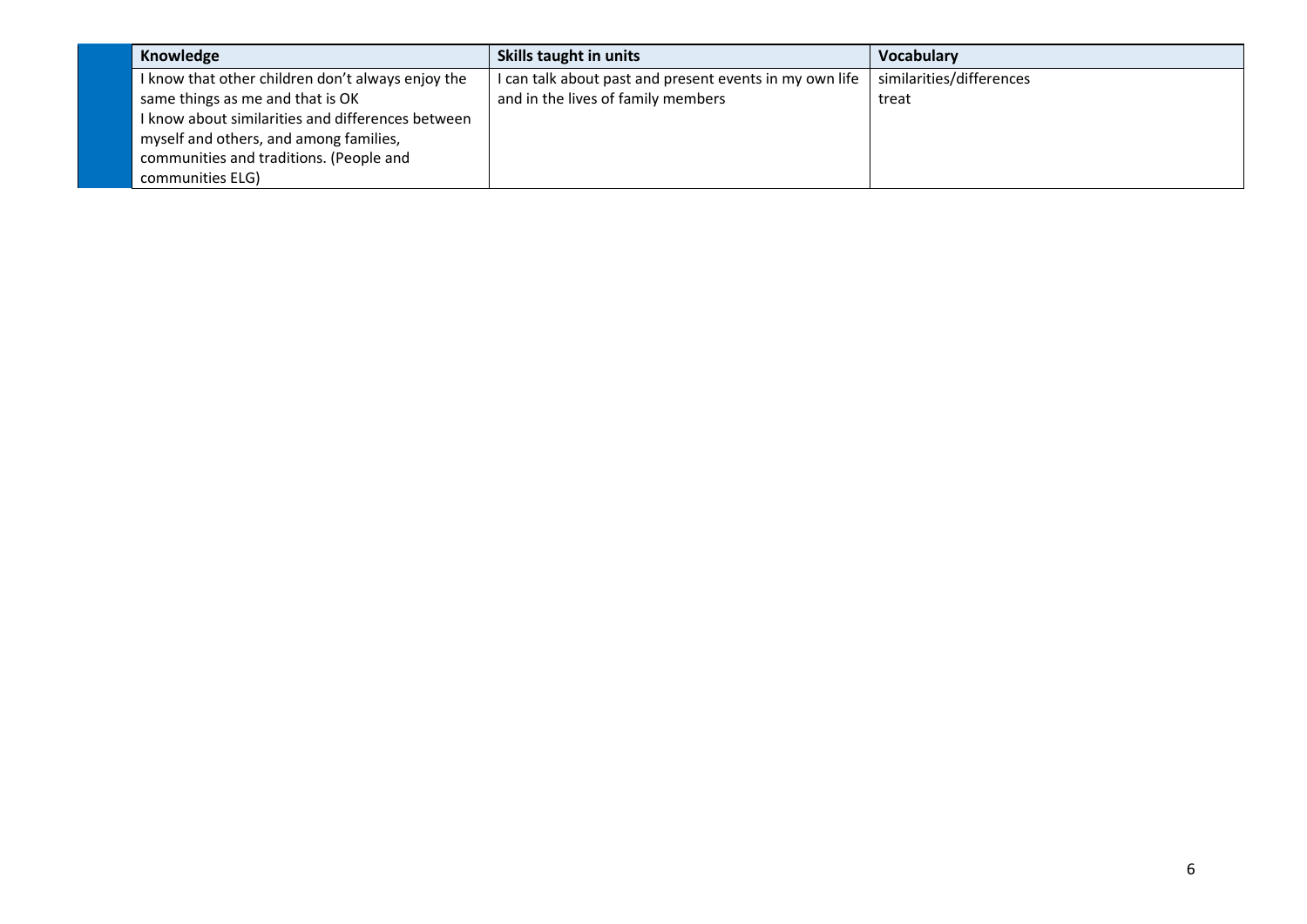|           | <b>Drugs Education</b>                                                                                                                                                                                                                                                                                           |                                                                                                                                                                                                                                                                                         |                                                                                                                                                                                   |
|-----------|------------------------------------------------------------------------------------------------------------------------------------------------------------------------------------------------------------------------------------------------------------------------------------------------------------------|-----------------------------------------------------------------------------------------------------------------------------------------------------------------------------------------------------------------------------------------------------------------------------------------|-----------------------------------------------------------------------------------------------------------------------------------------------------------------------------------|
| Year      | Knowledge                                                                                                                                                                                                                                                                                                        | Skills taught in units                                                                                                                                                                                                                                                                  | Vocabulary                                                                                                                                                                        |
| $\mapsto$ | I know about the positive use of medicines.<br>I know about the safety rules about medicines and<br>injections, including people who give them e.g. doctors.                                                                                                                                                     | I can follow the rules to use medicines safely to<br>help myself and others.<br>I can identify that different substances enter the<br>body in different ways and can be dangerous if<br>not used correctly.<br>I can ask adults for help to keep myself and<br>others healthy and safe. | medicine<br>inhaler<br>safe<br>sensible                                                                                                                                           |
|           | <b>Relationships and Sex Education (RSE) Time</b><br>allocation<br>per unit.                                                                                                                                                                                                                                     |                                                                                                                                                                                                                                                                                         |                                                                                                                                                                                   |
|           | Knowledge                                                                                                                                                                                                                                                                                                        | Skills taught in units                                                                                                                                                                                                                                                                  | Vocabulary                                                                                                                                                                        |
|           | I know about gender and that there are body differences<br>between them.<br>I know about growing from young to old.<br>I know about safe and respectful touching in different<br>relationships.<br>I know that I have a choice and can say "no" when<br>people are making them feel unhappy and<br>uncomfortable | I can label a range of feelings.<br>I can say how relationships impact on the way I<br>feel.                                                                                                                                                                                            | gender<br>teenager, toddler, elderly person<br>relationship, trust, stranger, sibling, emotion<br>safety, comfort, respect.<br>positive/negative<br>baby animal names             |
|           | <b>Gender Equality</b>                                                                                                                                                                                                                                                                                           |                                                                                                                                                                                                                                                                                         |                                                                                                                                                                                   |
|           | Knowledge                                                                                                                                                                                                                                                                                                        | <b>Skills taught in units</b>                                                                                                                                                                                                                                                           | <b>Vocabulary</b>                                                                                                                                                                 |
|           | I know what gender is<br>I know that gender is not a barrier<br>I know that activities and hobbies should not be focused<br>around gender.<br>I know that people are not limited to specific jobs<br>because of gender                                                                                           | I can explain that hobbies and activites should<br>be chosen by choice, not gender.<br>I can explain that gender shouldn't play a part in<br>job roles.                                                                                                                                 | hobbies, clothes, jobs, male, female, boy, girl,<br>toys<br>adverts choose decide                                                                                                 |
|           | e-safety Time allocation<br>per unit.                                                                                                                                                                                                                                                                            |                                                                                                                                                                                                                                                                                         |                                                                                                                                                                                   |
|           | Knowledge                                                                                                                                                                                                                                                                                                        | <b>Skills</b>                                                                                                                                                                                                                                                                           | <b>Vocabulary</b>                                                                                                                                                                 |
|           | I know we have to think carefully about information we<br>share online<br>I know some of the ways I can protect myself online                                                                                                                                                                                    | I can stand up to others online                                                                                                                                                                                                                                                         | Digital footprint Personal information<br>Settings Genuine Honest Appropriate<br>Inappropriate Privacy Bullying Bystander<br>Upstander Security Password Suspicious<br>Unreliable |
|           | <b>Race Equality Time allocation</b><br>per unit.                                                                                                                                                                                                                                                                |                                                                                                                                                                                                                                                                                         |                                                                                                                                                                                   |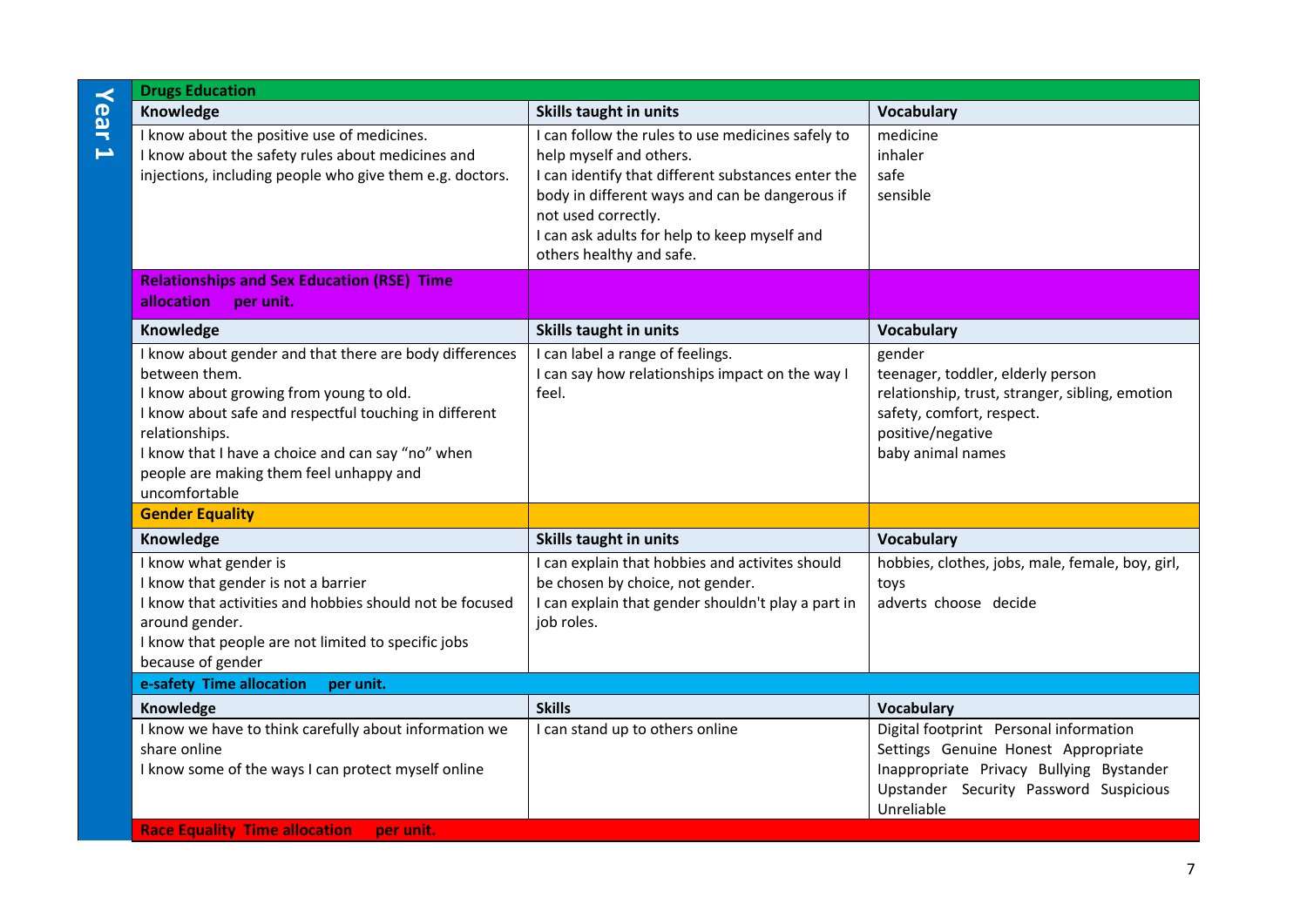| Knowledge                                                                                                                                                                                                                                             | Skills taught in units                                                                                                                       | <b>Vocabulary</b>                                                             |
|-------------------------------------------------------------------------------------------------------------------------------------------------------------------------------------------------------------------------------------------------------|----------------------------------------------------------------------------------------------------------------------------------------------|-------------------------------------------------------------------------------|
| I know that I am unique<br>I know that I belong to various groups and communities<br>eg family, school<br>I know that I have physical features in common with<br>others but that others are unique<br>I know that it is important to respect everyone | I can recognise when people are being treated<br>unfairly<br>can recognise similarities and differences<br>between people and celebrate them | friendship<br>Unique group community<br>same different fair/unfair<br>respect |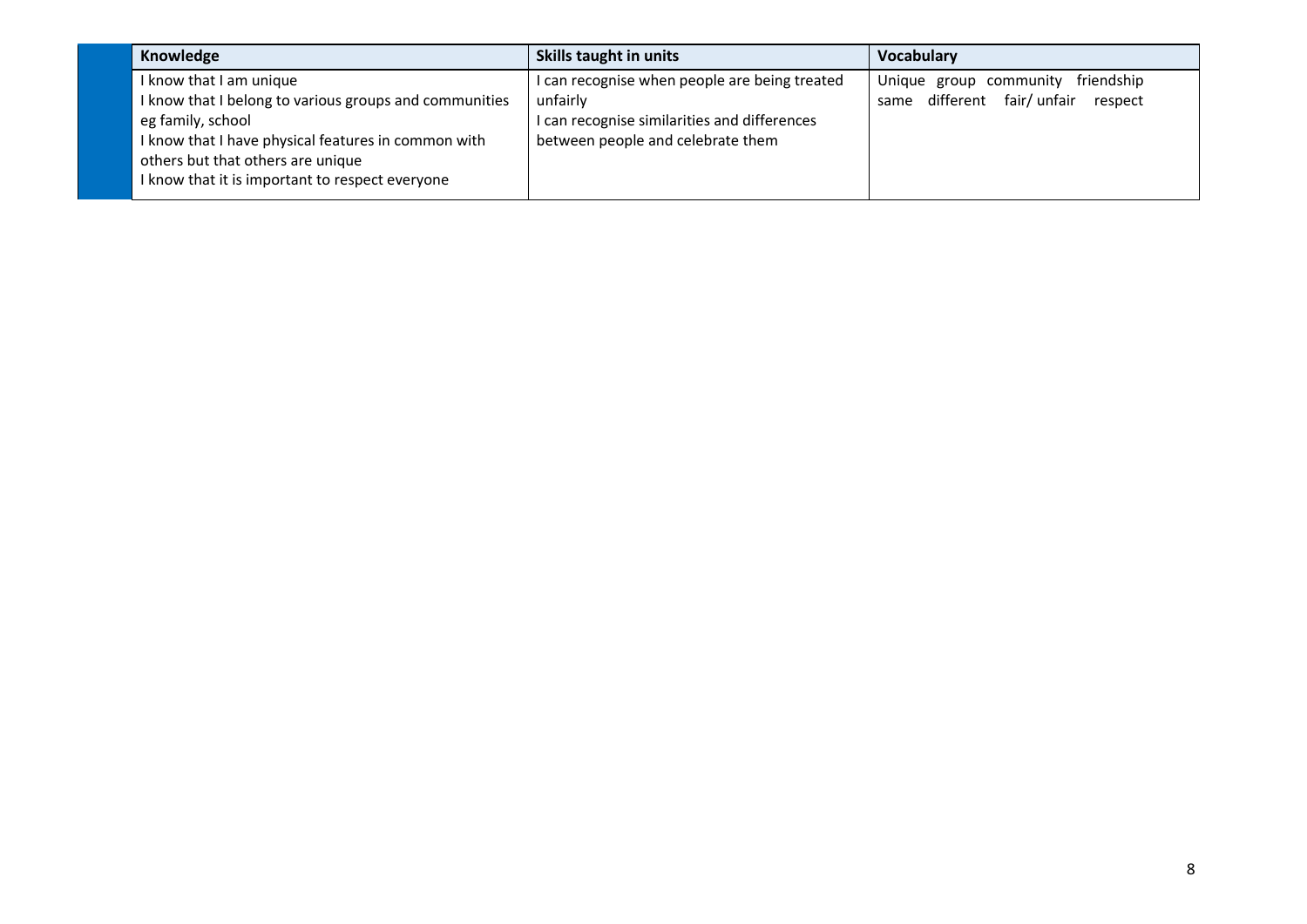| $\prec$                 | <b>Drugs Education</b>                                                                                                                                                                                                                                                                                                                                               |                                                                                                                                                                                                                          |                                                                                                                                                            |
|-------------------------|----------------------------------------------------------------------------------------------------------------------------------------------------------------------------------------------------------------------------------------------------------------------------------------------------------------------------------------------------------------------|--------------------------------------------------------------------------------------------------------------------------------------------------------------------------------------------------------------------------|------------------------------------------------------------------------------------------------------------------------------------------------------------|
| ear                     | Knowledge                                                                                                                                                                                                                                                                                                                                                            | Skills taught in units                                                                                                                                                                                                   | <b>Vocabulary</b>                                                                                                                                          |
| $\overline{\mathbf{v}}$ | I know the importance of treating substances with respect<br>and following guidelines, including storage, that household<br>products, including medicines, can be harmful if not used<br>properly.<br>I know rules for, and ways of, keeping safe, and about<br>people who can help them to stay safe.<br>I know that I need a 'balanced lifestyle' to stay healthy. | I can make informed choices (including recognising<br>at choices can have positive, neutral and negative<br>consequences).<br>I can talk about how some of the choices I make<br>contribute towards a healthy lifestyle. | Harmful substance<br>hygiene effect<br>consequence names of health related<br>professionals (e.g. paramedic) balanced lifestyle                            |
|                         | <b>Relationships and Sex Education (RSE) Time allocation</b><br>per unit.                                                                                                                                                                                                                                                                                            |                                                                                                                                                                                                                          |                                                                                                                                                            |
|                         | Knowledge                                                                                                                                                                                                                                                                                                                                                            | <b>Skills taught in units</b>                                                                                                                                                                                            | Vocabulary                                                                                                                                                 |
|                         | I know about different family set ups, and the ways in<br>which my family life is special.<br>I know that there are different relationships with different<br>rules.<br>I know I have a choice and can say no when I feel<br>uncomfortable.<br>I know that I have feelings and how to treat others with<br>respect.                                                  | I can recognise that my feelings may change.<br>I can manage my feelings.                                                                                                                                                | relationship<br>private<br>personal<br>respect(ful)                                                                                                        |
|                         | <b>Gender Equality Time allocation</b><br>per unit.                                                                                                                                                                                                                                                                                                                  |                                                                                                                                                                                                                          |                                                                                                                                                            |
|                         | Knowledge                                                                                                                                                                                                                                                                                                                                                            | Skills taught in units                                                                                                                                                                                                   | <b>Vocabulary</b>                                                                                                                                          |
|                         | I know what gender is<br>I know that gender is not a barrier<br>I know that activities and hobbies should not be focused<br>around gender.<br>I know that people are not limited to specific jobs because<br>of gender                                                                                                                                               | I can explain that behaviour is not linked to gender.<br>I can explain that jobs are not linked to gender and<br>gender shouldn't play a role in future prospects.                                                       | gender stereotype behaviour<br>characteristics boys girls female male                                                                                      |
|                         | <b>E-safety Time allocation</b><br>per unit.                                                                                                                                                                                                                                                                                                                         |                                                                                                                                                                                                                          |                                                                                                                                                            |
|                         | Knowledge                                                                                                                                                                                                                                                                                                                                                            | Skills taught in units                                                                                                                                                                                                   | <b>Vocabulary</b>                                                                                                                                          |
|                         | I know that not everything I read online is real                                                                                                                                                                                                                                                                                                                     | I can talk about some of the ways to keep safe<br>online<br>I can talk about some of the ways I can stand up to<br>unkind behaviour online                                                                               | Digital footprint Personal information<br>Real Fake Genuine Scam Trustworthy<br>Appropriate Inappropriate Privacy<br>Security Upstander Bullying Bystander |
|                         | <b>Race Equality Time allocation</b><br>per unit.                                                                                                                                                                                                                                                                                                                    |                                                                                                                                                                                                                          |                                                                                                                                                            |
|                         | Knowledge                                                                                                                                                                                                                                                                                                                                                            | Skills taught in units                                                                                                                                                                                                   | <b>Vocabulary</b>                                                                                                                                          |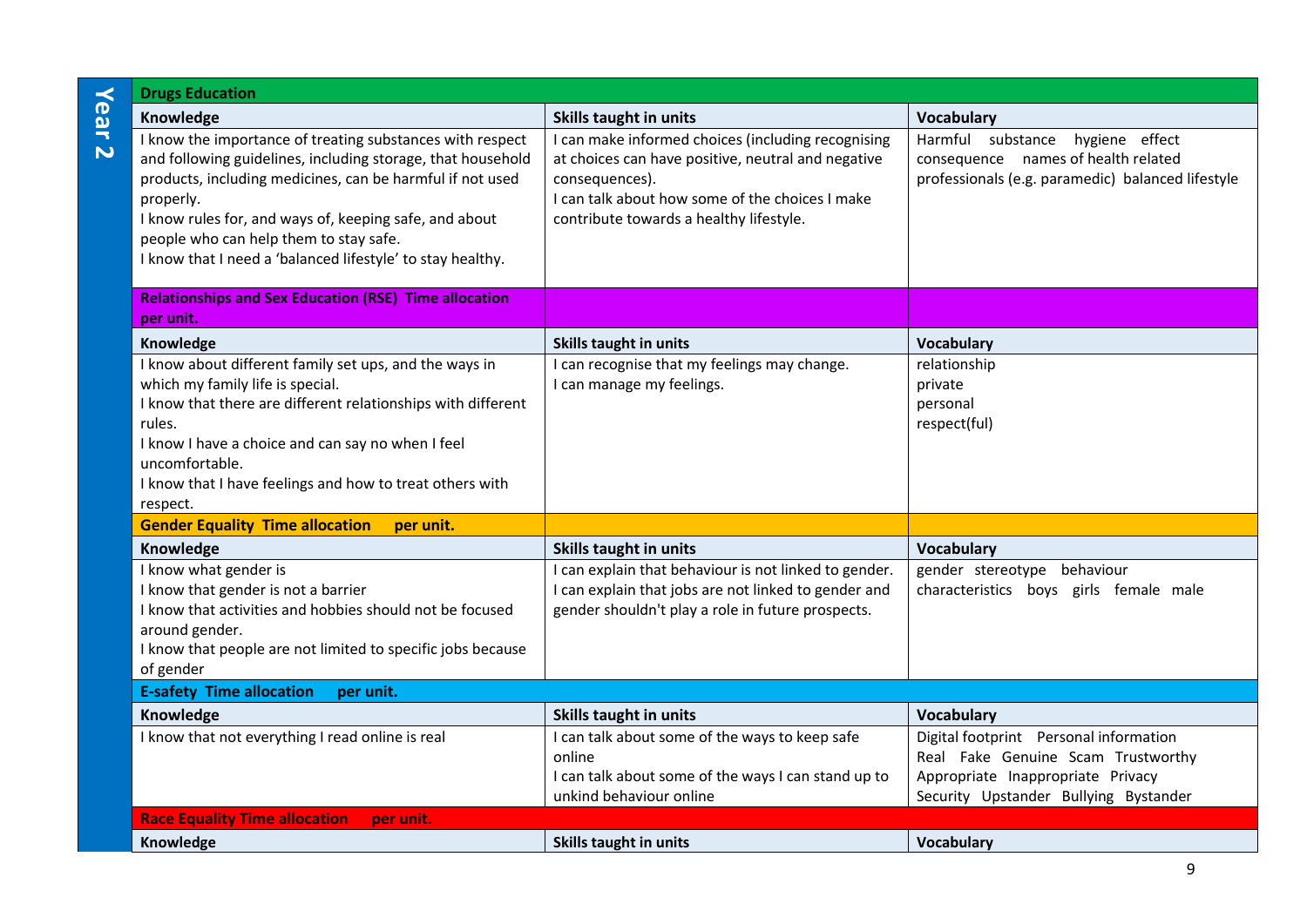| I know that I belong to various groups and communities,    | I can recognise similarities and differences and    | belong group      |
|------------------------------------------------------------|-----------------------------------------------------|-------------------|
| e.g. family, school.                                       | celebrate them.                                     | community         |
| I know that I am unique.                                   | I recognise when people are being treated unfairly. | unique similarity |
| I know that I have physical features in common with others |                                                     | difference        |
| but that others are unique                                 |                                                     | respect           |
| I know it's important to respect everyone.                 |                                                     | fairness          |
|                                                            |                                                     |                   |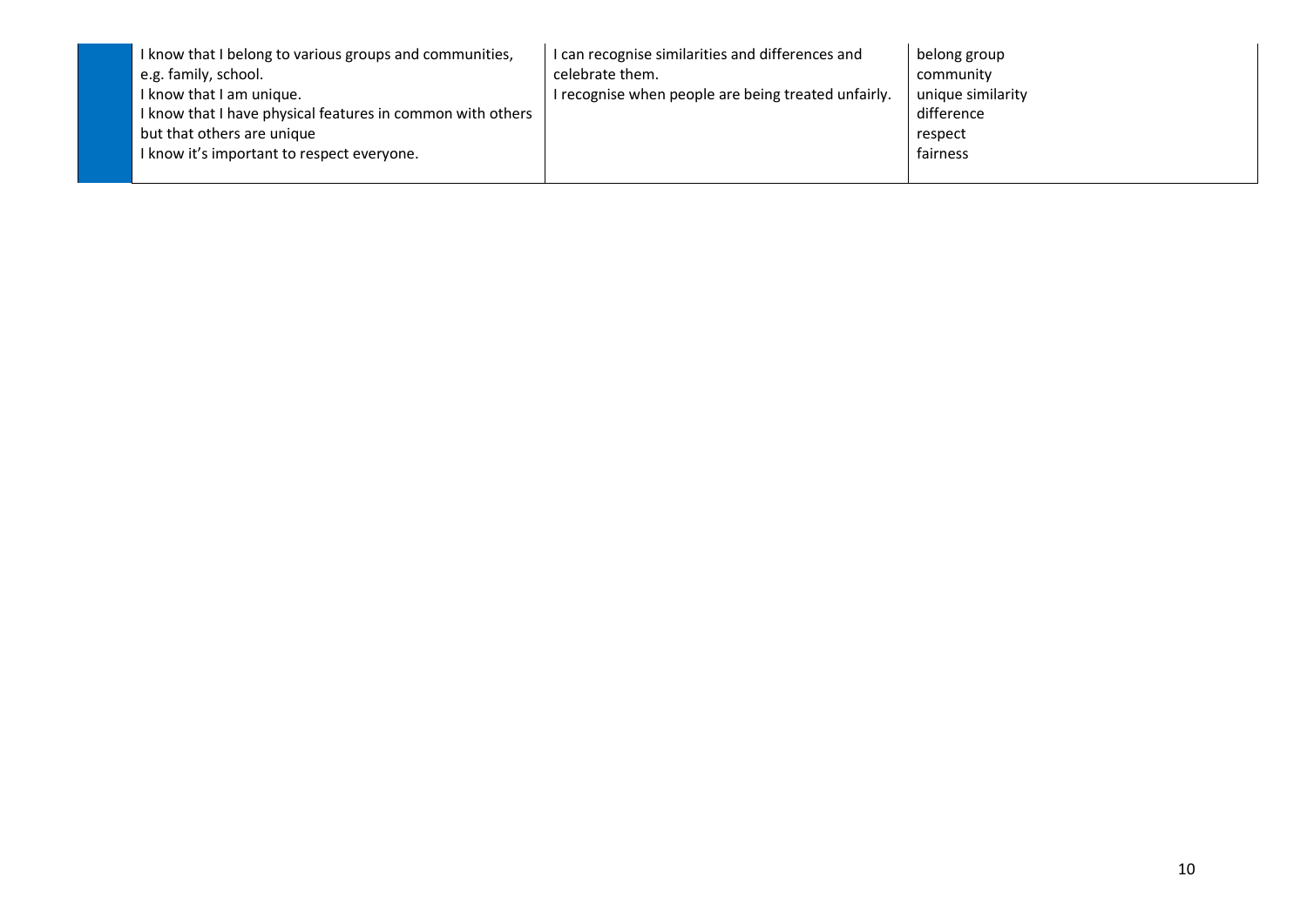|                     | <b>Drugs Education</b>                                                                                                                                                                                                                                                                                                                                                                                                                                               |                                                                                                                                                                                                                                                                                                                        |                                                                                          |
|---------------------|----------------------------------------------------------------------------------------------------------------------------------------------------------------------------------------------------------------------------------------------------------------------------------------------------------------------------------------------------------------------------------------------------------------------------------------------------------------------|------------------------------------------------------------------------------------------------------------------------------------------------------------------------------------------------------------------------------------------------------------------------------------------------------------------------|------------------------------------------------------------------------------------------|
| Year                | Knowledge                                                                                                                                                                                                                                                                                                                                                                                                                                                            | Skills taught in units                                                                                                                                                                                                                                                                                                 | <b>Vocabulary</b>                                                                        |
| $\overline{\omega}$ | I know the meaning of the word 'drug' I know that<br>medicines are drugs.<br>I know what a 'habit' is and identify that some are harder<br>to change than others.                                                                                                                                                                                                                                                                                                    | I can talk about different ways of keeping safe<br>and healthy.<br>I can ask for help when I need it and am<br>developing the skills to ask for help; using basic<br>techniques for resisting pressure to do<br>something dangerous, unhealthy, that makes<br>me uncomfortable or anxious or that I think is<br>wrong. | drug<br>habit (breaking a habit)<br>(peer) pressure<br>anxious/ worried                  |
|                     | <b>Relationships and Sex Education (RSE) Time</b><br>allocation<br>per unit.                                                                                                                                                                                                                                                                                                                                                                                         |                                                                                                                                                                                                                                                                                                                        |                                                                                          |
|                     | Knowledge                                                                                                                                                                                                                                                                                                                                                                                                                                                            | Skills taught in units                                                                                                                                                                                                                                                                                                 | <b>Vocabulary</b>                                                                        |
|                     | I know that all living things change as they get older and<br>become more independent.<br>I know the importance of personal hygiene and take<br>responsibility for this.<br>I know humans produce babies which grow into adults.<br>I know my feelings about people change and that there<br>are a range of relationships I will encounter.<br>I know that a friendship is a two-way process.<br>I know that there are a range of relationships I will<br>encounter. | I can identify desirable qualities in friends.<br>I can say no when feelings are uncomfortable                                                                                                                                                                                                                         | qualities<br>hygiene<br>ultrasound<br>womb/uterus/foetus<br>life cycle<br>stages         |
|                     | <b>Gender Equality Time allocation</b><br>per unit.                                                                                                                                                                                                                                                                                                                                                                                                                  |                                                                                                                                                                                                                                                                                                                        |                                                                                          |
|                     | Knowledge                                                                                                                                                                                                                                                                                                                                                                                                                                                            | Skills taught in units                                                                                                                                                                                                                                                                                                 | <b>Vocabulary</b>                                                                        |
|                     | I know what a stereotype is<br>I know how to challenge stereotypes<br>I understand that gender roles have changed over time<br>and that we have<br>responsibility to continue this change<br>I am area of key individuals leading the fight for equality                                                                                                                                                                                                             | I can identify stereotypes and challenge them.<br>I can aspire to work in my chosen vocation -<br>regardless of gender.<br>I can explain how boys and girls should be<br>treated equally.                                                                                                                              | misconception<br>stereotype challenge<br>responsibility<br>job vocations skills<br>roles |
|                     | <b>E-safety</b>                                                                                                                                                                                                                                                                                                                                                                                                                                                      |                                                                                                                                                                                                                                                                                                                        |                                                                                          |
|                     | Knowledge                                                                                                                                                                                                                                                                                                                                                                                                                                                            | <b>Skills taught in units</b>                                                                                                                                                                                                                                                                                          | <b>Vocabulary</b>                                                                        |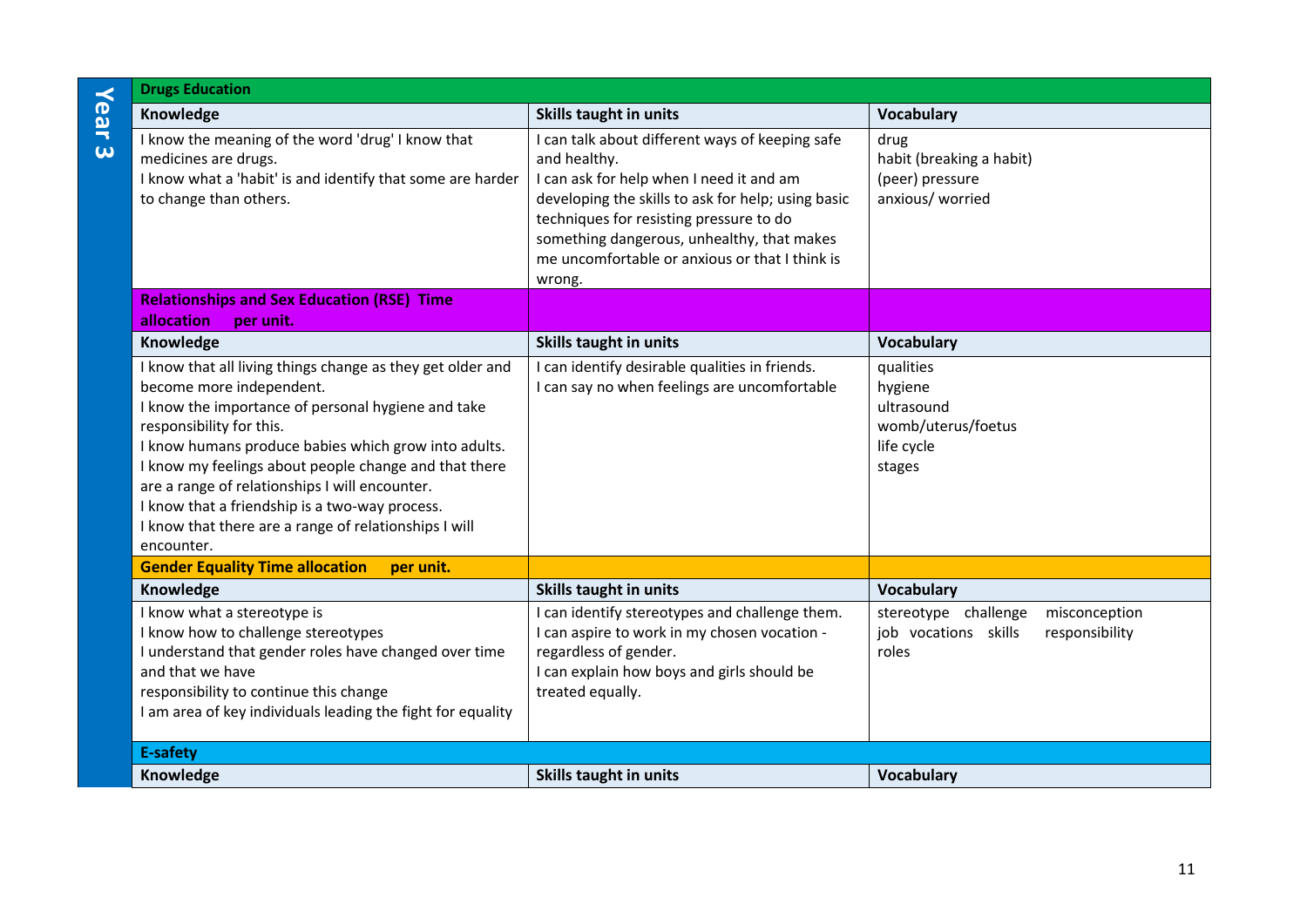| I know that people don't always tell the truth online<br>know not everything we see on the internet is real                                                  | I can build a secure password<br>I can talk about positive ways to communicate<br>online                                                                                                                 | Personal information<br>Public Private<br>Personal boundaries Suspicious Real<br>Scam Fake Trustworthy Password<br>Privacy Bystander Upstander<br>Security<br>Harassment Amplify<br>Block |
|--------------------------------------------------------------------------------------------------------------------------------------------------------------|----------------------------------------------------------------------------------------------------------------------------------------------------------------------------------------------------------|-------------------------------------------------------------------------------------------------------------------------------------------------------------------------------------------|
| <b>Race Equality Time allocation</b><br>per unit.                                                                                                            |                                                                                                                                                                                                          |                                                                                                                                                                                           |
| Knowledge                                                                                                                                                    | Skills taught in units                                                                                                                                                                                   | <b>Vocabulary</b>                                                                                                                                                                         |
| I know the importance of having respect for others.<br>know how to recognise a range of national, regional,<br>religious and ethnic identities in the class. | I can show empathy for others in the class.<br>I can reflect on spiritual, moral, social, cultural<br>issues, using imagination to understand other<br>people's experiences, e.g. characters in a story. | unique<br>respect<br>diversity<br>discrimination<br>empathy<br>fair                                                                                                                       |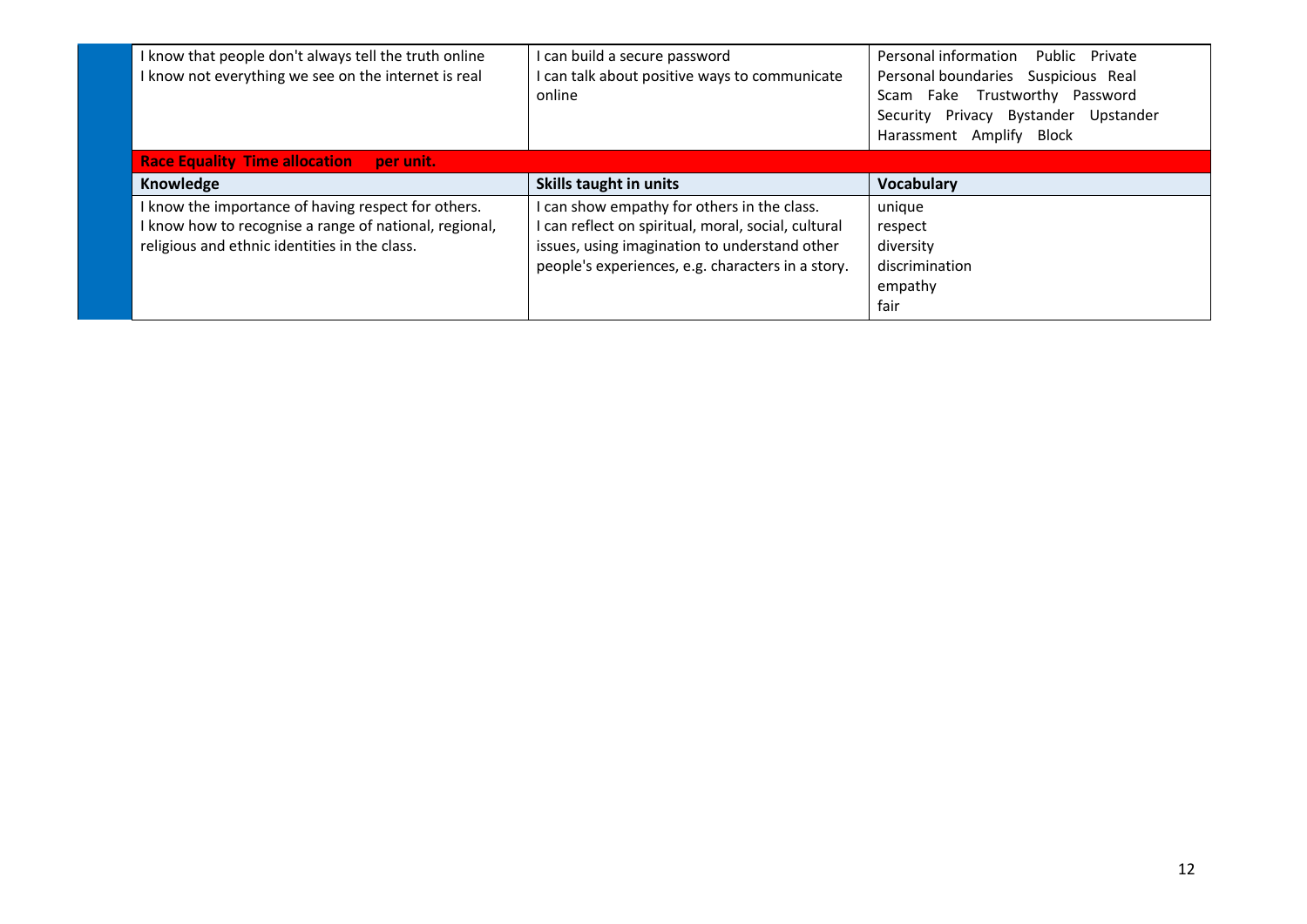| <b>Drugs Education</b>                                                                                                                                                                                                                                                                                                                                                                   |                                                                                                                                                                                                                                                                                                               |                                                                                                                                                            |
|------------------------------------------------------------------------------------------------------------------------------------------------------------------------------------------------------------------------------------------------------------------------------------------------------------------------------------------------------------------------------------------|---------------------------------------------------------------------------------------------------------------------------------------------------------------------------------------------------------------------------------------------------------------------------------------------------------------|------------------------------------------------------------------------------------------------------------------------------------------------------------|
| Knowledge                                                                                                                                                                                                                                                                                                                                                                                | <b>Skills taught in units</b>                                                                                                                                                                                                                                                                                 | <b>Vocabulary</b>                                                                                                                                          |
| I know some drugs and medicines are dangerous.<br>I know which substances harm or help the body.                                                                                                                                                                                                                                                                                         | I can talk about the risks of substances (that<br>children are aware of) and how they affect<br>health.<br>I can practise decision-making and refusal skills<br>and making my own decisions with regards to<br>life choices.<br>I can make healthy judgements about<br>substances I use to support my values. | substances smoking tobacco nicotine<br>lungs tar risk energy<br>drink<br>caffeine<br>peer pressure values                                                  |
| <b>Relationships and Sex Education (RSE)</b>                                                                                                                                                                                                                                                                                                                                             |                                                                                                                                                                                                                                                                                                               |                                                                                                                                                            |
| Knowledge                                                                                                                                                                                                                                                                                                                                                                                | <b>Skills taught in units</b>                                                                                                                                                                                                                                                                                 | <b>Vocabulary</b>                                                                                                                                          |
| I know that the body changes through life stages.<br>I know what to do to keep clean as my body changes.<br>I know the importance of having someone to trust and<br>go to if I am concerned about changes in my body or if I<br>feel my body is not being treated respectfully.<br>I know that I have a choice and can say no, when others<br>are making me feel unhappy/ uncomfortable. | I can identify and correctly label external male<br>and female body parts.<br>I can practise strategies for managing different<br>relationships.                                                                                                                                                              | pubic hair<br>penis/vagina<br>breasts<br>testicles<br>peer pressure<br>hygiene<br>unacceptable                                                             |
| <b>Gender Equality</b>                                                                                                                                                                                                                                                                                                                                                                   |                                                                                                                                                                                                                                                                                                               |                                                                                                                                                            |
| Knowledge                                                                                                                                                                                                                                                                                                                                                                                | <b>Skills taught in units</b>                                                                                                                                                                                                                                                                                 | <b>Vocabulary</b>                                                                                                                                          |
| I know what a stereotype is.<br>I know how to challenge stereotypes<br>I know that gender roles have changed and we have a<br>responsibility to<br>continue this change.<br>I am aware of key individuals leading the fight for<br>equality<br>I understand the need for equality at home and in the<br>workplace.                                                                       | I can identify and challenge gender<br>misconceptions.<br>I can explain how gender roles have changed<br>throughout time<br>I can challenge misconceptions and attitudes<br>through role play and discussions.                                                                                                | gender stereotype<br>misconception<br>assumptions media barriers<br>inequality society equal opportunities                                                 |
| <b>E-safety</b>                                                                                                                                                                                                                                                                                                                                                                          |                                                                                                                                                                                                                                                                                                               |                                                                                                                                                            |
| Knowledge                                                                                                                                                                                                                                                                                                                                                                                | <b>Skills taught in units</b>                                                                                                                                                                                                                                                                                 | <b>Vocabulary</b>                                                                                                                                          |
| I know what makes a strong password<br>I know that some messages and profiles are<br>untrustworthy                                                                                                                                                                                                                                                                                       | I can talk about what is ok to share online<br>I can talk about the best way to express myself<br>online                                                                                                                                                                                                      | Digital footprint Private<br>Public<br>Suspicious<br>Real Scam Fake Trustworthy<br>Password Hacker scammer Bystander<br>Upstander Harassment Amplify Block |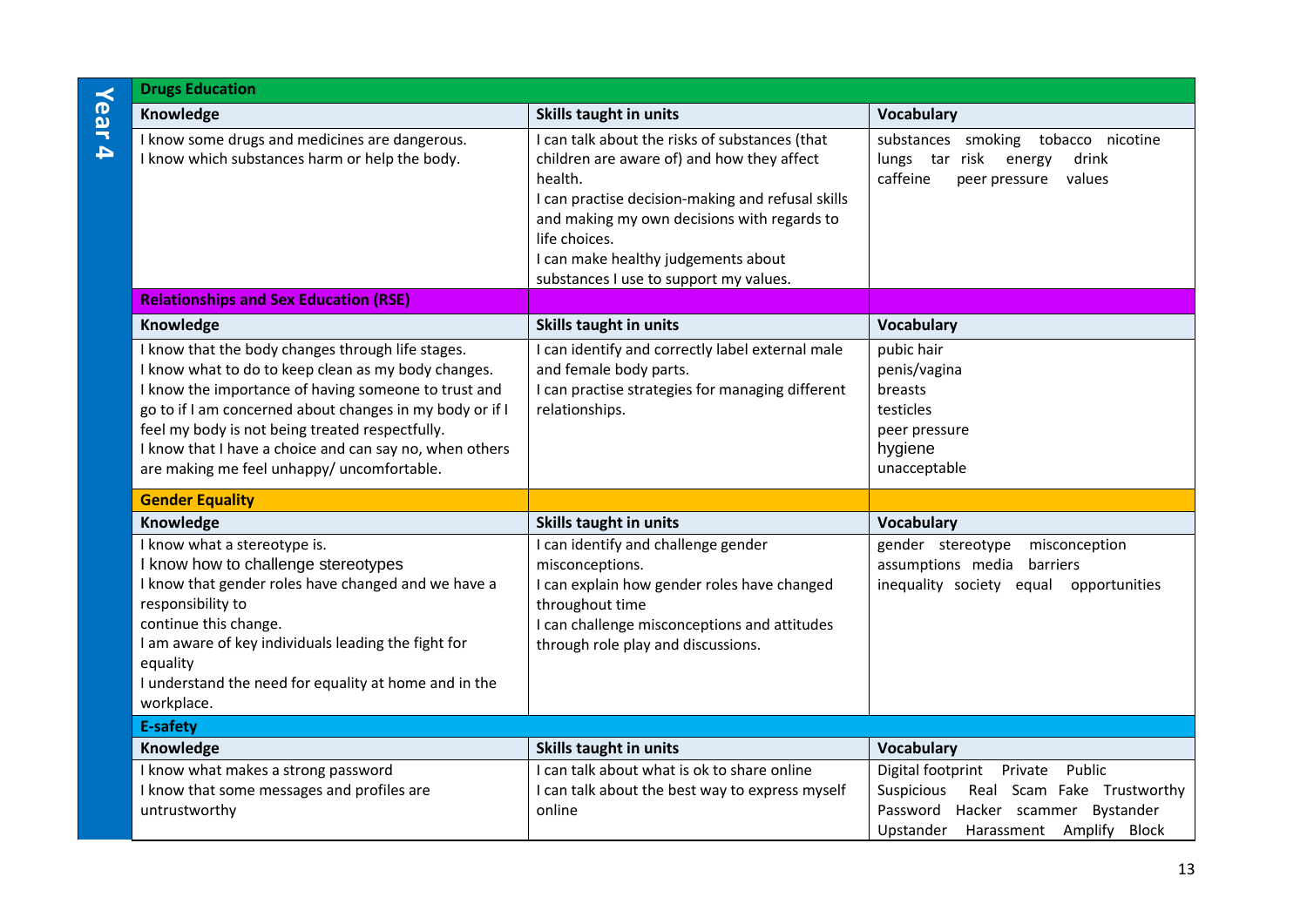| <b>Race Equality</b>                                 |                                                     |                   |
|------------------------------------------------------|-----------------------------------------------------|-------------------|
| Knowledge                                            | Skills taught in units                              | <b>Vocabulary</b> |
| I know what racism is.                               | I can give some examples of racism.                 | racism/racist     |
| I know that there are a range of national, regional, | I can reflect on spiritual, moral, social, cultural | Mancunian         |
| religious and ethnic identities in the locality.     | issues, using imagination to understand other       | negative          |
|                                                      | people's experiences, e.g. children in their class. | diversity         |
|                                                      |                                                     | heritage          |
|                                                      |                                                     | derogatory        |
|                                                      |                                                     | discrimination    |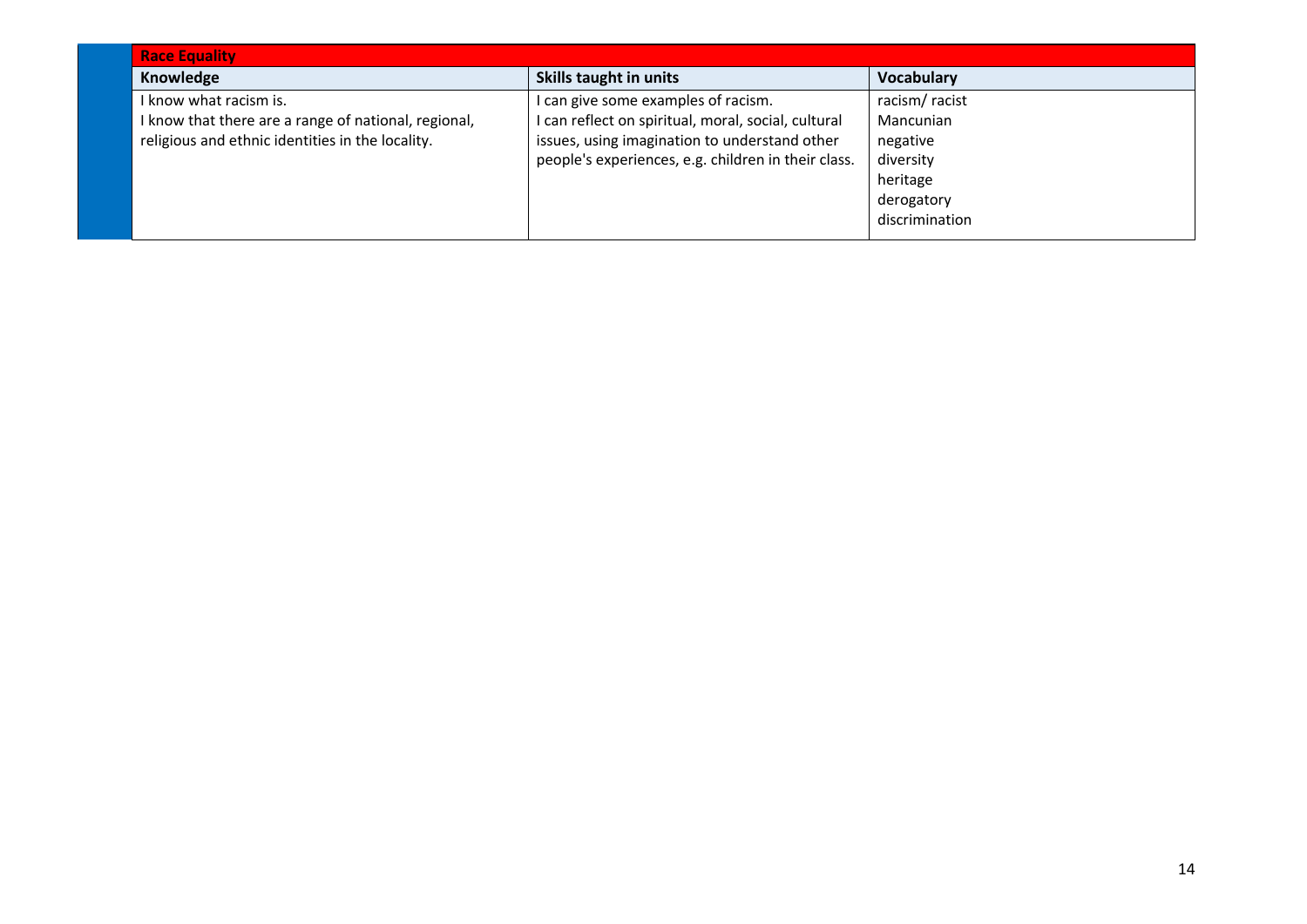| $\prec$        | <b>Drugs Education</b>                                                                                                                                                                                                                                                                                                                                                                                                                                                                                                                                                                                                                                                                                     |                                                                                                                                                                                                                                                                       |                                                                                                                                                                    |
|----------------|------------------------------------------------------------------------------------------------------------------------------------------------------------------------------------------------------------------------------------------------------------------------------------------------------------------------------------------------------------------------------------------------------------------------------------------------------------------------------------------------------------------------------------------------------------------------------------------------------------------------------------------------------------------------------------------------------------|-----------------------------------------------------------------------------------------------------------------------------------------------------------------------------------------------------------------------------------------------------------------------|--------------------------------------------------------------------------------------------------------------------------------------------------------------------|
| ear            | Knowledge                                                                                                                                                                                                                                                                                                                                                                                                                                                                                                                                                                                                                                                                                                  | <b>Skills taught in units</b>                                                                                                                                                                                                                                         | <b>Vocabulary</b>                                                                                                                                                  |
| $\overline{u}$ | I know that support is available from different sources to inform<br>decision-making.<br>I know that the misuse of any substance can be unhealthy and<br>risky.<br>I know that there are different types of risks - positive and<br>negative, understand that drugs education is about trying to<br>make Healthy choices for both body and mind.<br>I know about legal and illegal substances.<br>I know that pressure to behave in a risky way can come from a<br>variety of sources, including those to known to me.<br>I know how to respond if they come into contact with<br>substances.<br>I know about the range of drugs they may see evident in society<br>and how they can keep themselves safe. | I can explore and express my own attitudes and<br>feelings towards drugs. I can identify different<br>types of drugs including legal drugs found in the<br>home. I can draw on a range of developing skills<br>to help resist peer pressure                           | Legal<br>Illegal<br>Risk (y)<br><b>Drugs</b><br>Substances<br>Attitudes<br>Peer pressure<br>Stereotypes                                                            |
|                | <b>Relationships and Sex Education (RSE)</b>                                                                                                                                                                                                                                                                                                                                                                                                                                                                                                                                                                                                                                                               |                                                                                                                                                                                                                                                                       |                                                                                                                                                                    |
|                | Knowledge                                                                                                                                                                                                                                                                                                                                                                                                                                                                                                                                                                                                                                                                                                  | <b>Skills taught in units</b>                                                                                                                                                                                                                                         | <b>Vocabulary</b>                                                                                                                                                  |
|                | I know that internal body changes that take place during puberty<br>for boys and girls.<br>I know about the importance of hygiene in a social context.<br>I know I have a choice and can say no when others are making<br>me feel uncomfortable/ unhappy.<br>I know that there are a variety of relationships I will encounter<br>from childhood to adulthood and that they will involve a range<br>of different feelings.<br>I know that some people get married to show a lifelong<br>commitment.                                                                                                                                                                                                        | can recognise and correctly name the puberty<br>related male and female internal body parts and<br>their function.<br>I can identify unsafe situations and recognise<br>what to do to be safe if I am concerned my body<br>and personal space is not being respected. | Penis, Vagina, menstruation, ova, uterus,<br>womb, fallopian tubes, periods, sperm<br>ejaculation<br>unhygienic, anti-perspirant<br>marriage/commitment<br>puberty |
|                | <b>Gender Equality</b>                                                                                                                                                                                                                                                                                                                                                                                                                                                                                                                                                                                                                                                                                     |                                                                                                                                                                                                                                                                       |                                                                                                                                                                    |
|                | Knowledge                                                                                                                                                                                                                                                                                                                                                                                                                                                                                                                                                                                                                                                                                                  | <b>Skills taught in units</b>                                                                                                                                                                                                                                         | <b>Vocabulary</b>                                                                                                                                                  |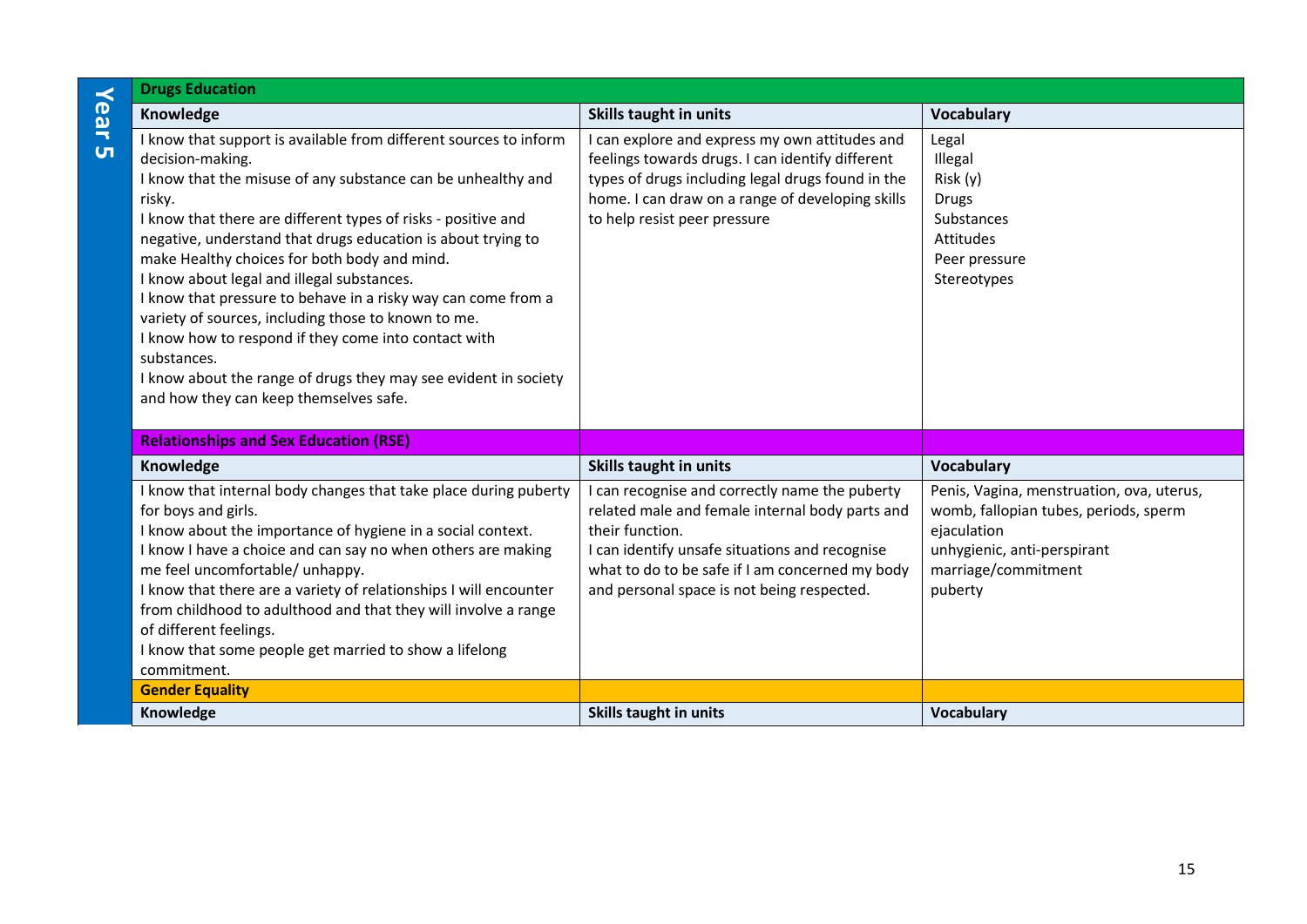| I know how to identify and challenge stereotypical<br>misconceptions in literature and clothes<br>I know which vocabulary to use in challenging stereotypical<br>misconceptions. | I can discuss how the media and society portray<br>clothing amongst gender<br>I can investigate and challenge gender<br>stereotypes in a variety of careers.<br>I can identify misconceptions in my own<br>stereotypes<br>I can identify stereotypes and misconceptions in<br>literature. | gender stereotype<br>misconception careers<br>literature media protagonist<br>behaviours |
|----------------------------------------------------------------------------------------------------------------------------------------------------------------------------------|-------------------------------------------------------------------------------------------------------------------------------------------------------------------------------------------------------------------------------------------------------------------------------------------|------------------------------------------------------------------------------------------|
| E-safety                                                                                                                                                                         |                                                                                                                                                                                                                                                                                           |                                                                                          |
| Knowledge                                                                                                                                                                        | Skills taught in units                                                                                                                                                                                                                                                                    | <b>Vocabulary</b>                                                                        |
| I know ways to protect myself from negative images                                                                                                                               | can talk about the impact of viewing a                                                                                                                                                                                                                                                    | Positive<br>Negative Genuine                                                             |
| I know that content posted on line may not truly reflect reality                                                                                                                 | photoshopped image                                                                                                                                                                                                                                                                        | Suspicious Trustworthy Scam Deceptive                                                    |
| I know strategies to keep myself safe on line                                                                                                                                    | I can discuss which online content might be                                                                                                                                                                                                                                               | Authentic Privacy Hacker Scammer                                                         |
| I know the importance of communicating positively online                                                                                                                         | trustworthy or which might be suspicious<br>I can talk about some of the positive ways to<br>communicate online                                                                                                                                                                           | <b>Bullying</b><br>Harassment Block                                                      |
| <b>Race Equality</b>                                                                                                                                                             |                                                                                                                                                                                                                                                                                           |                                                                                          |
| Knowledge                                                                                                                                                                        | <b>Skills taught in units</b>                                                                                                                                                                                                                                                             | <b>Vocabulary</b>                                                                        |
| I know what makes a community multi-cultural.                                                                                                                                    | can develop my own sense of identity,                                                                                                                                                                                                                                                     | discrimination                                                                           |
| I know the term discrimination.                                                                                                                                                  | particularly as a Mancunian.                                                                                                                                                                                                                                                              | Mancunian                                                                                |
| I know the positive contribution that immigration has brought to                                                                                                                 |                                                                                                                                                                                                                                                                                           | historical racism                                                                        |
| the UK.                                                                                                                                                                          |                                                                                                                                                                                                                                                                                           | immigration                                                                              |
|                                                                                                                                                                                  |                                                                                                                                                                                                                                                                                           | culture                                                                                  |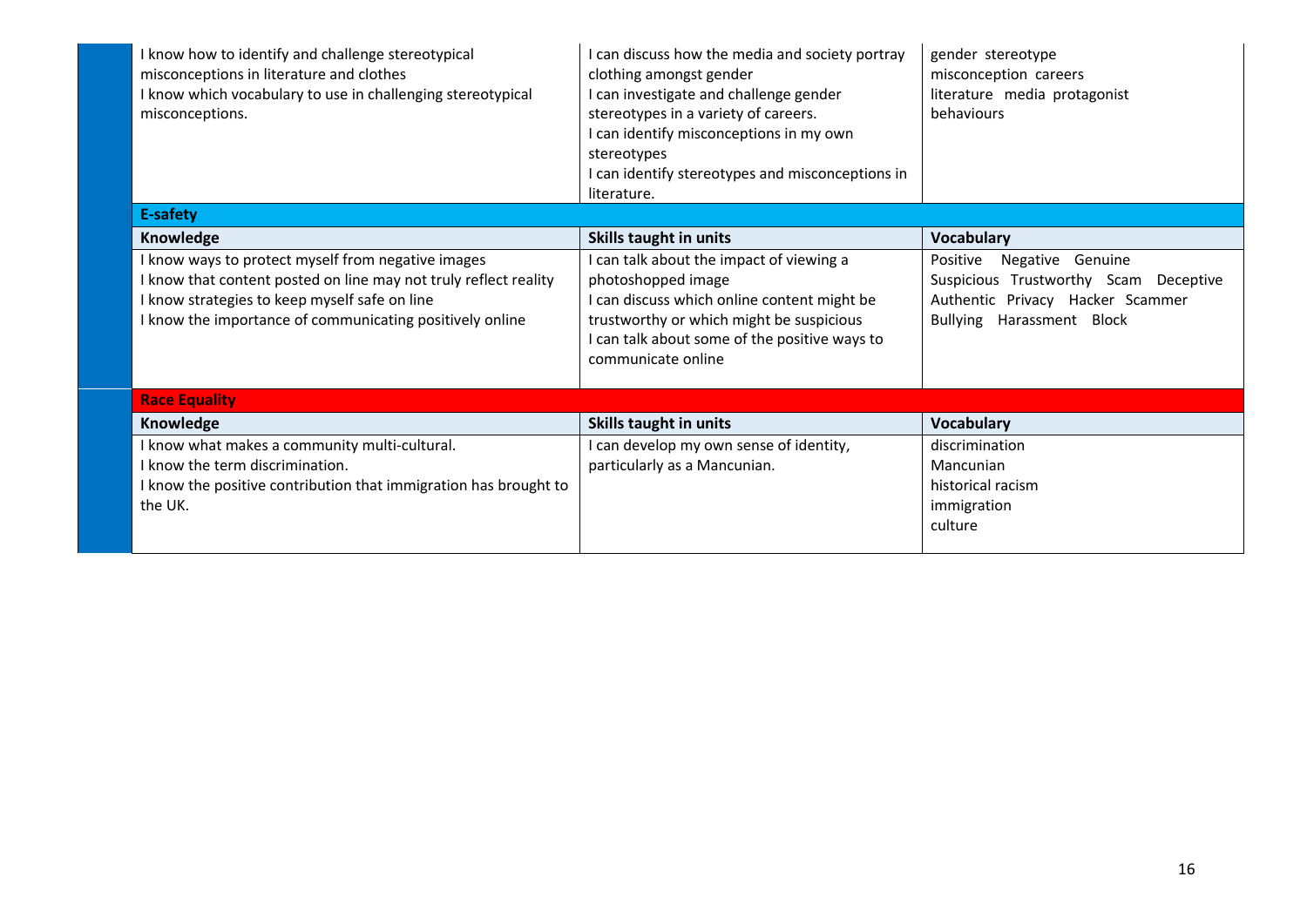|                  | <b>Drugs Education Time allocation per unit</b>                                                                                                                                                                                                                                                                                                                                                                                                                      |                                                                                                                                                                                                                                                                                                                                                                                                                                                                                                      |                                                                                                                                                                                                                                                                |
|------------------|----------------------------------------------------------------------------------------------------------------------------------------------------------------------------------------------------------------------------------------------------------------------------------------------------------------------------------------------------------------------------------------------------------------------------------------------------------------------|------------------------------------------------------------------------------------------------------------------------------------------------------------------------------------------------------------------------------------------------------------------------------------------------------------------------------------------------------------------------------------------------------------------------------------------------------------------------------------------------------|----------------------------------------------------------------------------------------------------------------------------------------------------------------------------------------------------------------------------------------------------------------|
|                  | Knowledge                                                                                                                                                                                                                                                                                                                                                                                                                                                            | <b>Skills taught in units</b>                                                                                                                                                                                                                                                                                                                                                                                                                                                                        | <b>Vocabulary</b>                                                                                                                                                                                                                                              |
| Year<br>$\sigma$ | I know that the risks people take can affect others as<br>well as themselves, eg substance-related crime.<br>I know that there are different types of risks - positive<br>and negative.<br>I know that drugs education is about trying to make<br>Healthy choices for both body and mind.<br>I know that people have different views on using<br>substances for positive and negative reasons.<br>I know about some of the issues I may encounter in High<br>school. | I can talk about how to respond to social and<br>moral dilemmas taking the law into account.<br>I can consider different situations involving<br>substances and know how to make choices<br>about how to respond e.g. peer pressure/ being<br>threatened into making the wrong choice.<br>I can take part in discussions to develop<br>strategies and choices to manage the issues I<br>may encounter in High school.<br>I can talk confidently about where to obtain help<br>both in school and out | risk<br>tobacco<br>drug names:<br>weed/marijuana<br>cocaine<br>heroin<br>ecstasy<br>Drug names may vary depending on what the<br>children come up with in the lesson.<br>energy drinks<br>alcohol<br>legal<br>illegal<br>dilemma<br>drunk<br>drunken behaviour |
|                  | <b>Relationships and Sex Education (RSE)</b>                                                                                                                                                                                                                                                                                                                                                                                                                         |                                                                                                                                                                                                                                                                                                                                                                                                                                                                                                      |                                                                                                                                                                                                                                                                |
|                  | Knowledge                                                                                                                                                                                                                                                                                                                                                                                                                                                            | <b>Skills taught in units</b>                                                                                                                                                                                                                                                                                                                                                                                                                                                                        | Vocabulary                                                                                                                                                                                                                                                     |
|                  | I know that I will experience different feelings as I go<br>through puberty<br>I know I have a choice and can say "no" when others are<br>making me feel uncomfortable/ unhappy.<br>I know how babies are made scientifically.                                                                                                                                                                                                                                       | I can recognise emotions and what causes them<br>to go up and down.<br>I can explain the differences between<br>friendships and intimate relationships.<br>I can identify unsafe situations and recognise<br>what to do to be safe if I am concerned my body<br>and personal space is not being respected.<br>I can recognise and correctly name the puberty<br>related male and female internal body parts and<br>their function.                                                                   | puberty, periods, uterus, fallopian tube, ova,<br>sperm, womb, penis, vagina, menstruation,<br>breasts, pubic hair,<br>consent, extreme emotions,<br>abuse                                                                                                     |
|                  | <b>Gender Equality</b>                                                                                                                                                                                                                                                                                                                                                                                                                                               |                                                                                                                                                                                                                                                                                                                                                                                                                                                                                                      |                                                                                                                                                                                                                                                                |
|                  | Knowledge                                                                                                                                                                                                                                                                                                                                                                                                                                                            | <b>Skills taught in units</b>                                                                                                                                                                                                                                                                                                                                                                                                                                                                        | Vocabulary                                                                                                                                                                                                                                                     |
|                  | I know which vocabulary to use in challenging<br>stereotypical misconceptions.                                                                                                                                                                                                                                                                                                                                                                                       | I can understand and identify key stereotypical<br>misconceptions in my house, family and culture.                                                                                                                                                                                                                                                                                                                                                                                                   | gender stereotypes misconceptions<br>vocation pay inequality challenge                                                                                                                                                                                         |